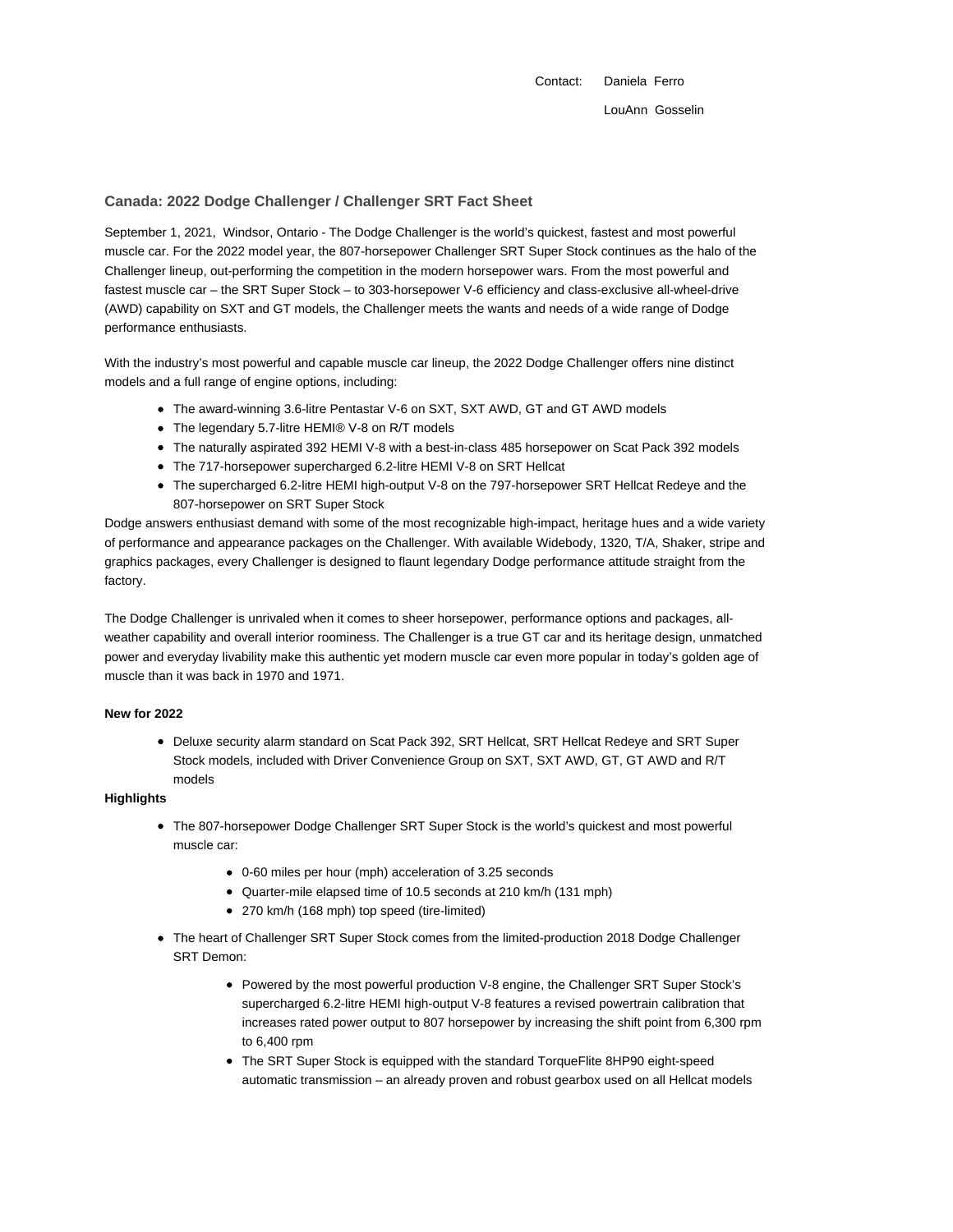and the SRT Demon

- The Bilstein adaptive damping suspension has been tuned for drag racing, shifting as much weight as possible on the rear tires at launch for maximum traction
- SRT Super Stock features lightweight all-aluminum Brembo four-piston brake calipers and 14.2-inch vented rotors
- Challenger SRT Super Stock is equipped with standard lightweight 18-by-11-inch wheels in Low Gloss Granite finish, riding on the same sticky 315/40R18 Nitto NT05R drag radials that were first featured on the SRT Demon
- Performance-tuned asymmetrical limited-slip differential with 3.09 final drive
- Track mode within the SRT Drive Modes on the SRT Super Stock will activate a revised shock tuning for the drag radials
- SRT Race Options Line Lock, Launch Control, Power Chiller, Race Cooldown and Torque Reserve all come standard on the SRT Super Stock
- Challenger offers a full range of engine options for 2022, including:
	- Award-winning 3.6-litre Pentastar V-6 with 303 horsepower in SXT, SXT AWD, GT and GT AWD models
	- Legendary 5.7-litre HEMI V-8 with up to 375 horsepower in R/T models
	- Naturally aspirated 392 HEMI V-8 with 485 horsepower in Scat Pack 392 and Scat Pack 392 Widebody models
	- Supercharged 6.2-litre HEMI V-8 with 717 horsepower in SRT Hellcat models
	- Supercharged 6.2-litre HEMI high-output V-8 with 797 horsepower in SRT Hellcat Redeye models
	- Supercharged 6.2-litre HEMI high-output V-8 with unique calibration to make 807 horsepower on SRT Super Stock
- Tremec six-speed manual transmission available on the R/T, Scat Pack 392 and SRT Hellcat models
- Efficient TorqueFlite eight-speed automatic transmission standard on SXT, SXT AWD, GT, GT AWD, SRT Hellcat Redeye and SRT Super Stock models; R/T, Scat Pack 392 and SRT Hellcat models
	- Proven and robust heavy-duty TorqueFlite 8HP90 eight-speed automatic transmission standard on SRT Hellcat, SRT Hellcat Redeye and SRT Super Stock
- Active Exhaust is standard on all HEMI V-8 models: All 5.7-litre HEMI V-8 Challenger models feature a 2.75-inch electronically controlled active exhaust system to deliver a signature Dodge muscle-car sound
- Standard SRT Drive Modes on Scat Pack 392 and SRT Hellcat models allow drivers to tailor their driving experience by controlling horsepower (SRT Hellcat models), transmission shift schedules, steering, paddle shifters (automatic transmission), traction and suspension. Drive Modes are pre-configured for Sport, Track and Default modes, while Custom mode lets drivers tailor the drive experience to their favorite settings
- Available Widebody Package, on Scat Pack 392, SRT Hellcat and SRT Hellcat Redeye models, adds 3.5 inches of overall width, rides on sticky 305/35ZR20 Pirelli tires mounted to 20-by-11-inch wheels and includes electric power steering (EPS) system with SRT Drive Modes:
	- Scat Pack 392 Widebody features larger adaptive damping suspension, Brembo six-piston brakes, performance shift indicator and 20-by-11-inch aluminum wheels
	- SRT Hellcat Widebody and SRT Hellcat Redeye Widebody models feature standard 20-by-11-inch wheels
- The Challenger Scat Pack 1320, named for the quarter-mile distance of 1,320 feet, features exclusive drag-strip technology from the iconic Dodge Challenger SRT Demon. Powered by the 392 HEMI V-8 engine that delivers 485 horsepower and 475 lb.-ft. of torque, the Scat Pack 1320 is a drag-oriented, street-legal muscle car and a blank canvas for the serious grassroots drag racer:
	- With a quarter-mile ET of 11.70 seconds at 185 km/h (115 mph), the showroom-stock Challenger Scat Pack 1320 is the fastest naturally aspirated, street-legal muscle car available
	- Drag-specific components and technologies include TransBrake, Torque Reserve, Nexen SUR4G Drag Spec 275/40R20 street-legal drag radials, SRT-tuned three-mode adaptive damping suspension, Drag Mode, driver's seat only standard configuration, performance-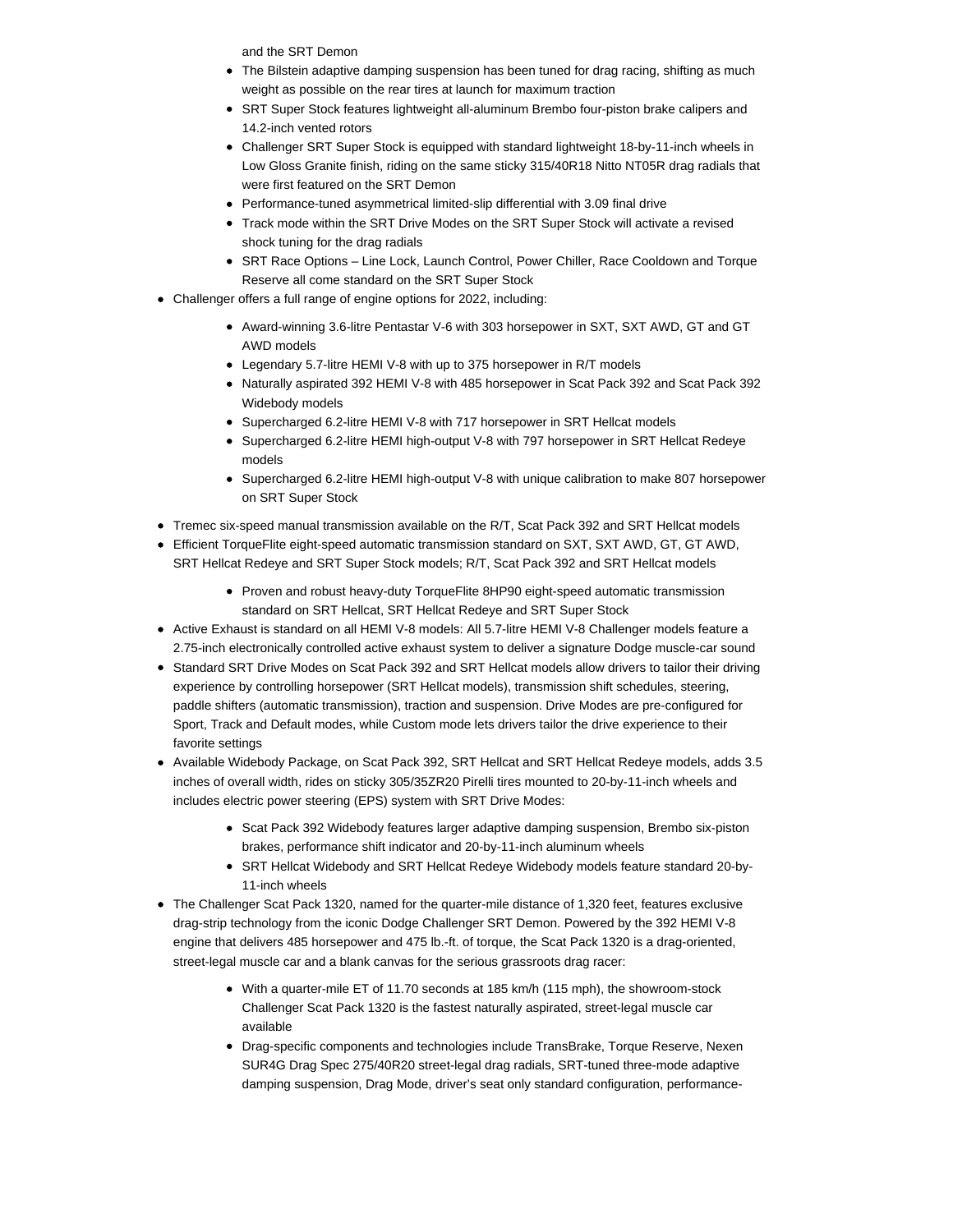tuned asymmetrical limited-slip differential with 3.09 final drive, extreme-duty 41-spline rear axle half shafts, Line Lock, Launch Assist and Brembo high-performance brakes

- T/A Package adds even more heritage to naturally aspirated V-8 models with visual and performance enhancements inside and out, featuring painted Satin Black hood, Satin Black wrapped roof and decklid, 20-inch wheels, Satin Black spoiler with T/A decal, Mopar cold-air intake system, lit Air Catcher headlamps and white face gauges with Gloss Black cluster trim rings
	- Widebody Package is available on the T/A 392 models offering improved performance with the wider wheels and tires
- Shaker Package, available on R/T and Scat Pack 392 models, includes the legendary cold-air grabbing Mopar Shaker hood, "Shaker" underhood decal, "Challenger" script grille badge (R/T), black rear spoiler (R/T), black fuel door (R/T), black grille surround (R/T), "Shaker" instrument panel badge and Gloss Black instrument panel cluster trim rings
	- Widebody Package is available on the Scat Pack 392 Shaker models offering improved performance with the wider wheels and tires
- Available Plus Package adds numerous premium interior and exterior features across the entire Challenger lineup, including heated and ventilated leather seats, power tilt/telescope steering column, unique wheels and memory feature for driver seat, steering column, side mirrors and radio presets
- Rear Seat Delete Group removes rear seating, rear seat belts and adds rear cargo net on SRT Hellcat, SRT Hellcat Redeye and SRT Super Stock models
- Wide variety of exterior stripe designs are available across the entire Challenger lineup
- More than 70 available safety and security features, including Forward Collision Warning, adaptive cruise control, Blind-spot Monitoring and Rear Cross Path detection

## **Model Lineup**

For 2022, the Dodge Challenger lineup consists of nine models:

- SXT
- SXT AWD
- $\bullet$  GT
- GT AWD
- $\bullet$  R/T
- Scat Pack 392 (available with Widebody)
- SRT Hellcat (available with Widebody)
- SRT Hellcat Redeye (available with Widebody)
- SRT Super Stock (Widebody only)

### **Available Exterior Colours**

- Frostbite
- F8 Green
- Go Mango
- Granite
- Hellraisin
- Indigo Blue
- Octane Red
- Pitch Black
- Sinamon Stick
- Smoke Show
- TorRed
- Triple Nickel
- White Knuckle

# **Available Interior Colours**

- $\bullet$  Black
- Black/Caramel
- Black/Ruby Red
- Demonic Red